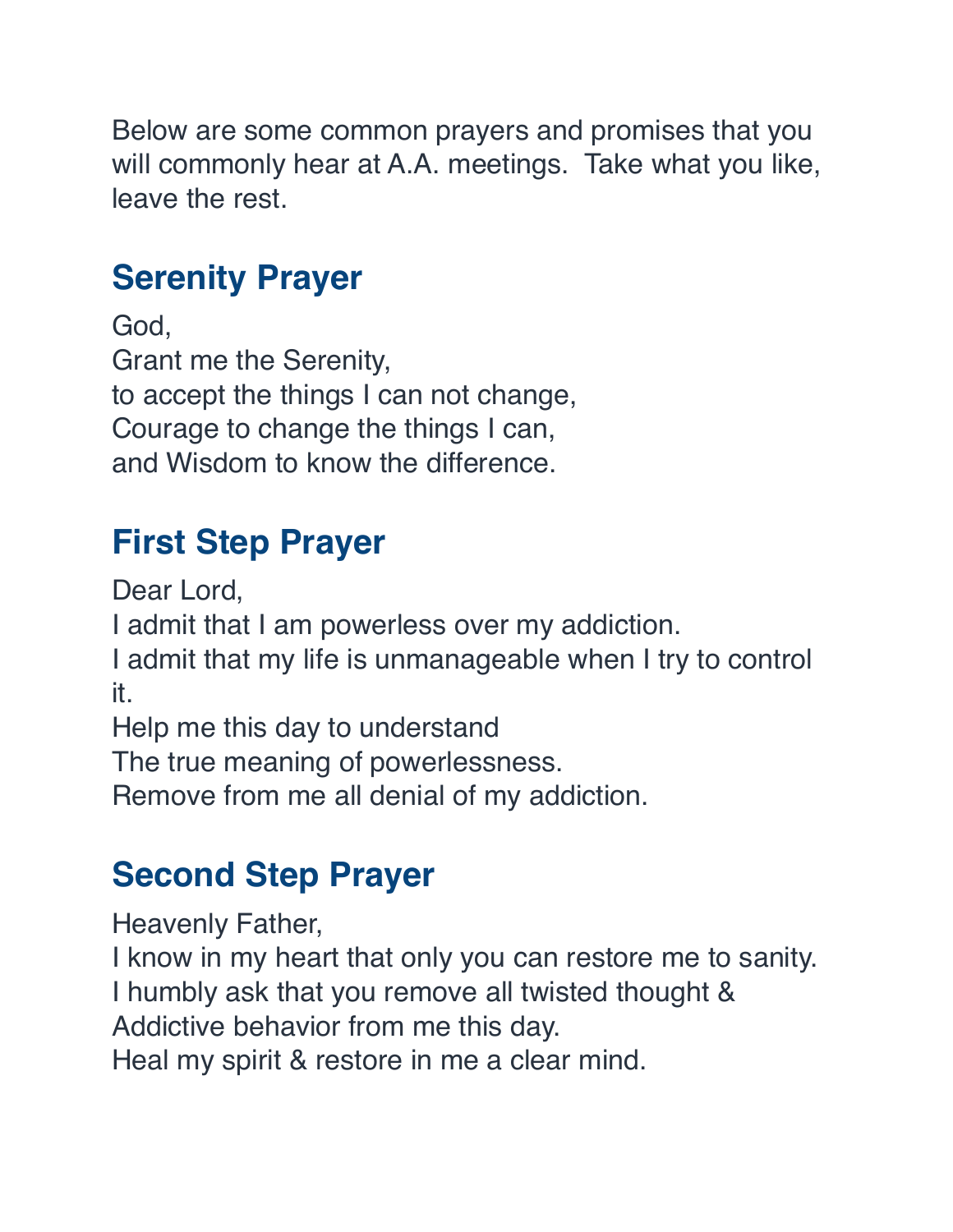## **Third Step Prayer**

God,

I offer myself to Thee

To build with me and to do with me as Thou wilt.

Relieve me of the bondage of self, that I may better do Thy will.

Take away my difficulties,

That victory over them may bear witness

To those I would help of Thy Power,

Thy love and Thy way of life,

May I do Thy will always!

## **Fourth Step Prayer**

Dear God, It is I who has made my life a mess. I have done it, but I cannot undo it. My mistakes are mine and I will begin a searching and fearless moral inventory. I will write down my wrongs But I will also include that which is good. I pray for the strength to complete the task.

# **Fifth Step Prayer**

Higher Power, My inventory has shown me who I am, Yet I ask for Your help In admitting my wrongs to another person and to You.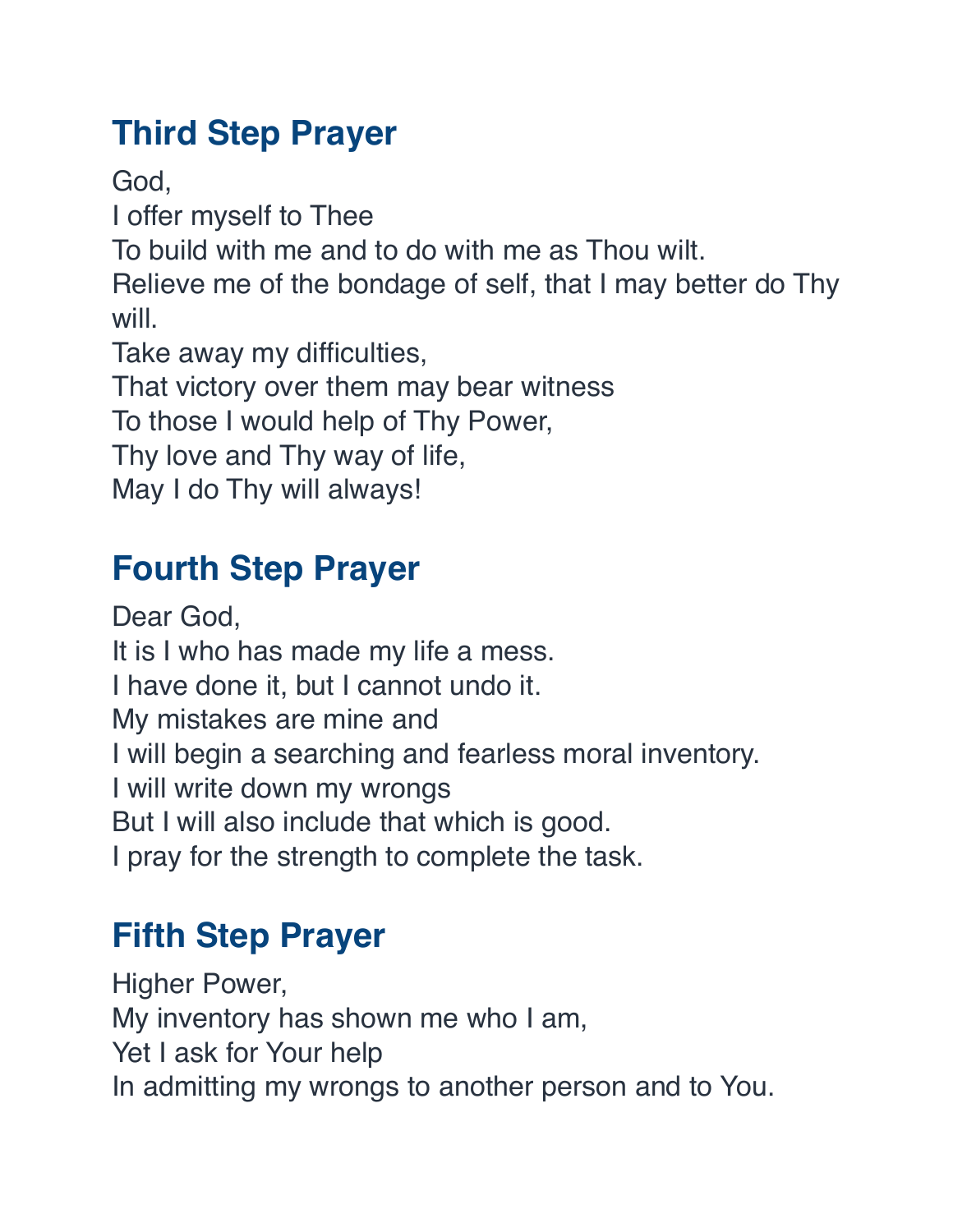Assure me, and be with me, in this Step, For without this Step I cannot progress in my recovery. With Your help, I can do this, and I do it.

## **Sixth Step Prayer**

Dear God, I am ready for Your help In removing from me the defects of character Which I now realize are an obstacle to my recovery. Help me to continue being honest with myself and Guide me toward spiritual and mental health.

## **Seventh Step Prayer**

My Creator,

I am now willing that you should have all of me, good and bad.

I pray that you now remove from me every single defect of character

Which stands in the way of my usefulness to you and my fellows.

Grant me strength, as I go out from here to do your bidding.

## **Eighth Step Prayer**

Higher Power,

I ask Your help in making my list of all those I have harmed.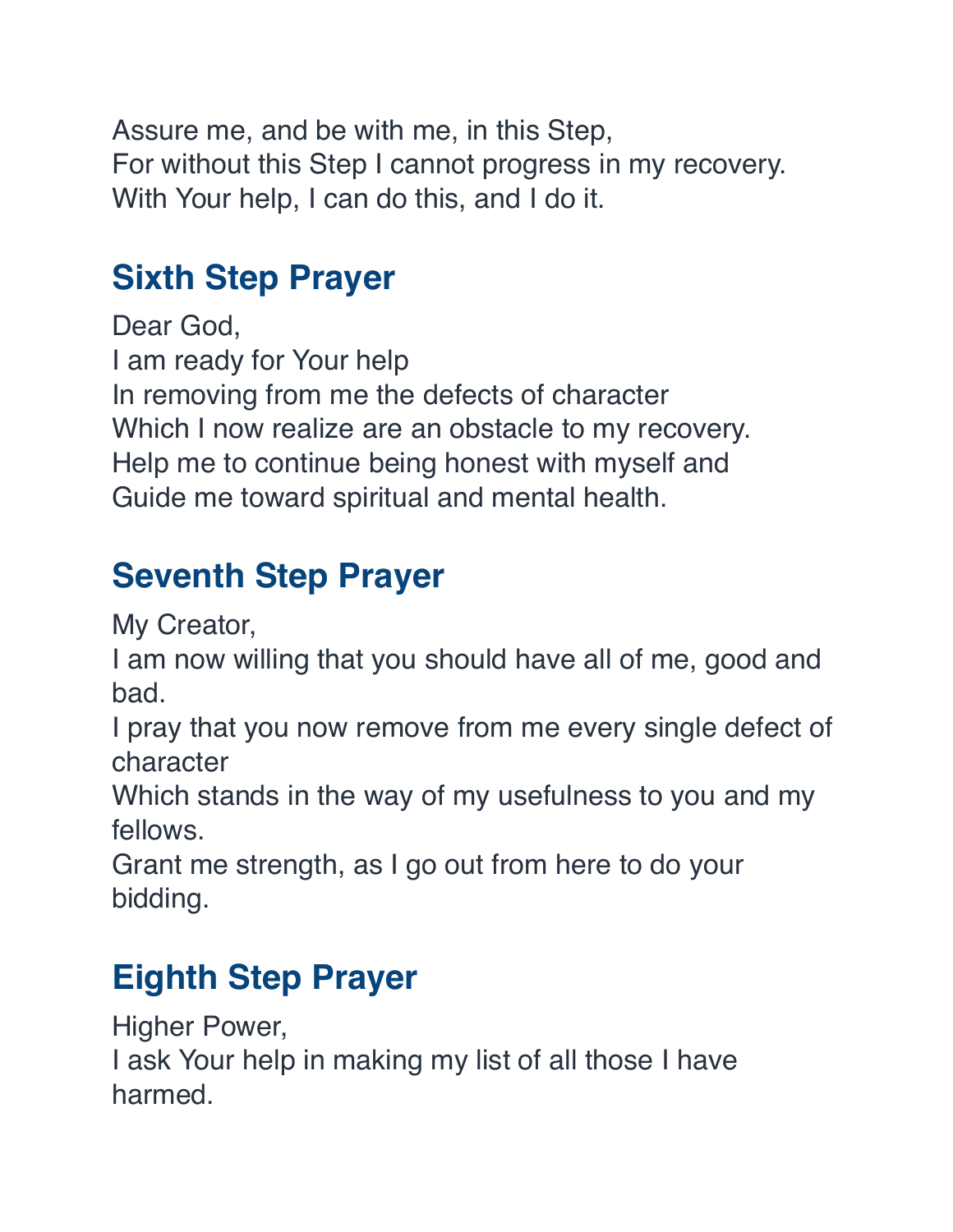I will take responsibility for my mistakes and Be forgiving to others as You are forgiving to me. Grant me the willingness to begin my restitution. This I pray.

# **Ninth Step Prayer**

Higher Power,

I pray for the right attitude to make my amends, Being ever mindful not to harm others in the process. I ask for Your guidance in making indirect amends. Most important, I will continue to make amends By staying abstinent, helping others and Growing in spiritual progress.

# **Tenth Step Prayer**

I pray I may continue: To grow in understanding and effectiveness; To take daily spot check inventories of myself; To correct mistakes when I make them; To take responsibility for my actions; To be ever aware of my negative and Self-defeating attitudes and behaviors; To keep my willfulness in check; To always remember I need Your help; To keep love & tolerance of others as my code; and To continue in daily prayer how I can best serve You, My Higher Power.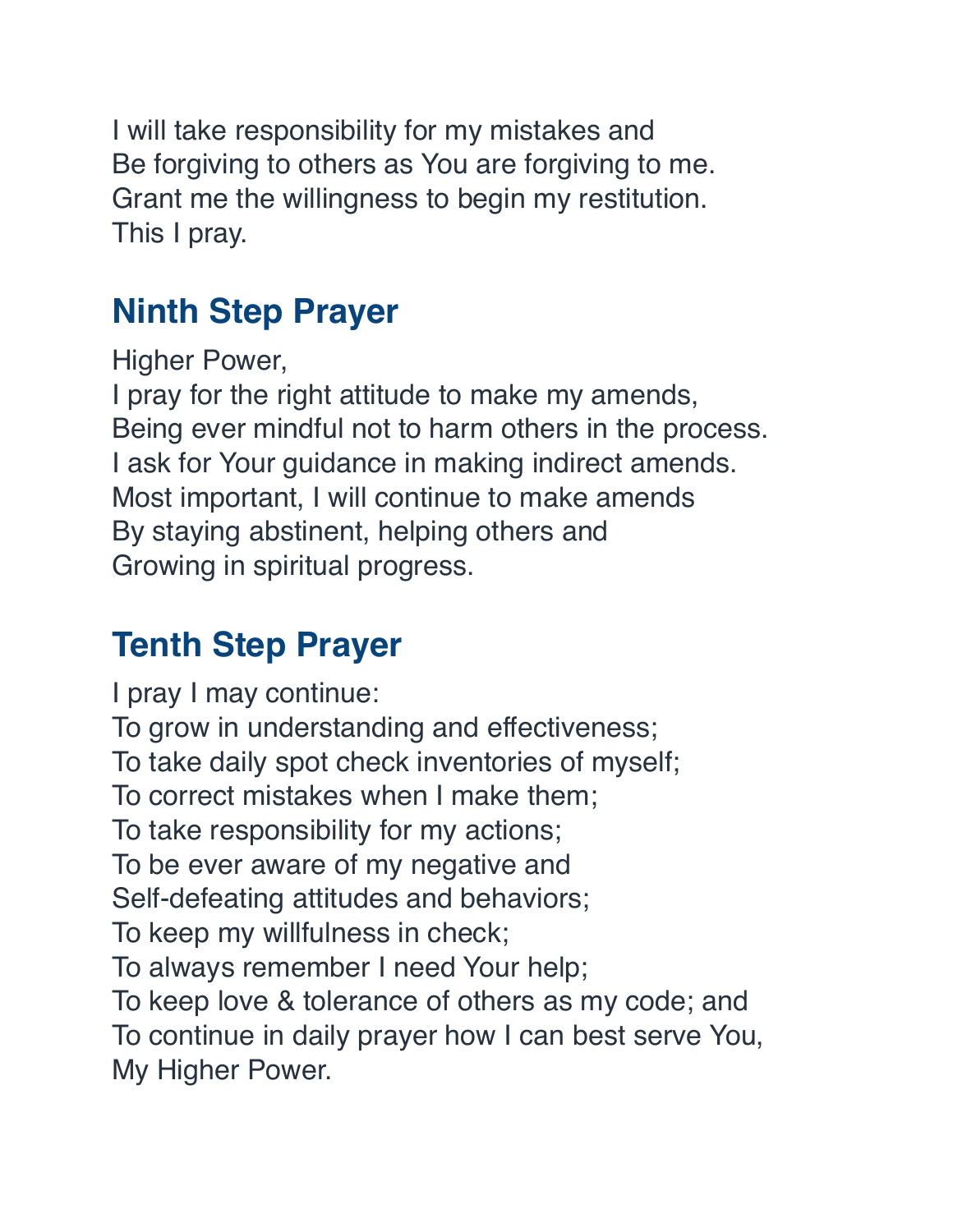#### **Eleventh Step Prayer**

Higher Power, as I understand You,

I pray to keep my connection with You

Open and clear from the confusion of daily life.

Through my prayers and meditation I ask especially for Freedom from self-will, rationalization, and wishful thinking.

I pray for the guidance of correct thought and positive action.

Your will Higher Power, not mine, be done.

## **Twelfth Step Prayer**

Dear God,

My spiritual awakening continues to unfold.

The help I have received I shall pass on and give to others,

Both in and out of the Fellowship.

For this opportunity I am grateful.

I pray most humbly to continue walking day by day On the road of spiritual progress.

I pray for the inner strength and wisdom

To practice the principles of this way of life in all I do and say.

I need You, my friends, and the program every hour of every day.

This is a better way to live.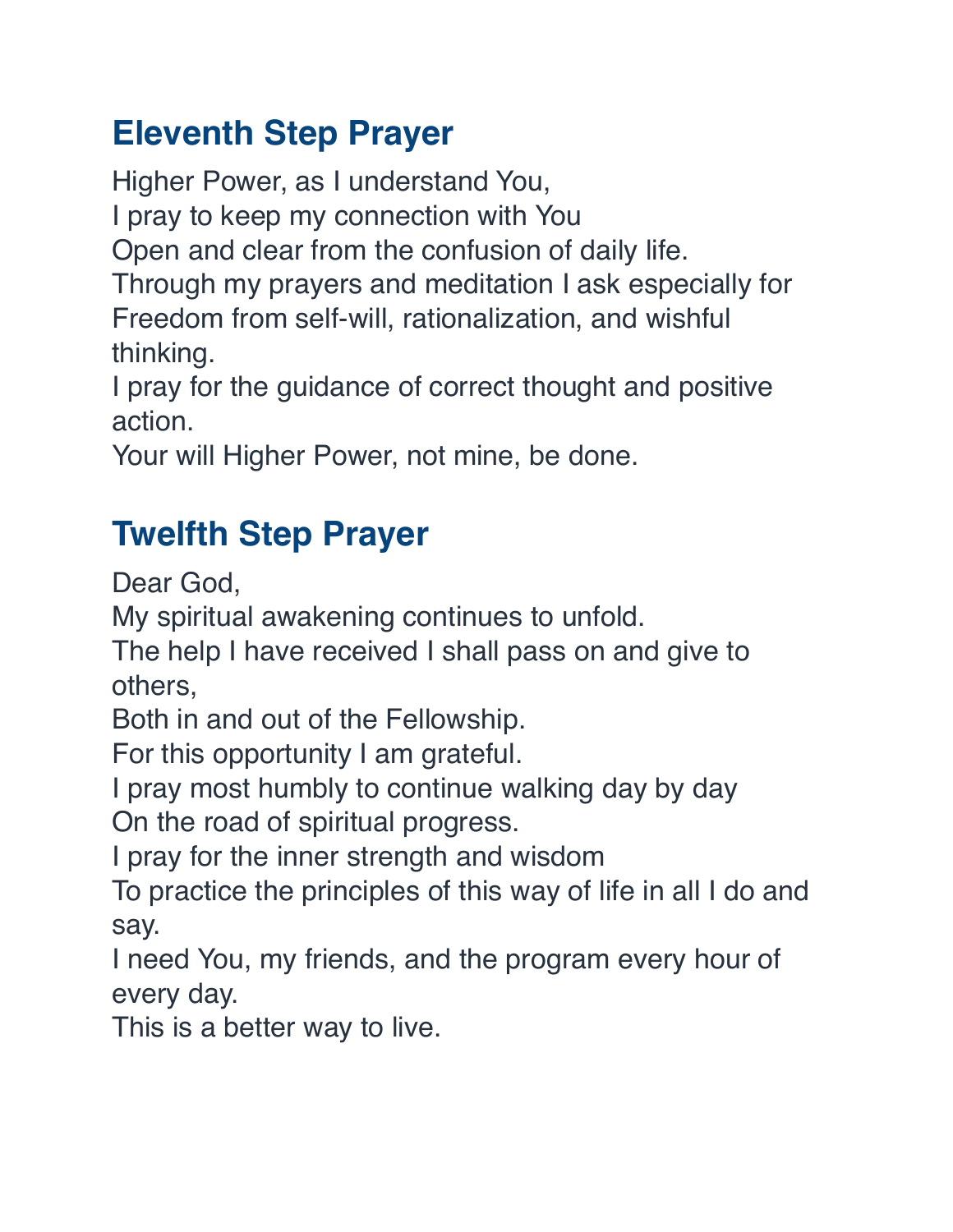#### **The "Promises"**

*From pages 83-84 in "The Big Book"*

If we are painstaking about this phase of our development, we will be amazed before we are halfway through. We are going to know a new freedom and a new happiness. We will not regret the past nor wish to shut the door on it. We will comprehend the word serenity and we will know peace. No matter how far down the scale we have gone, we will see how our experience can benefit others. That feeling of uselessness and self pity will disappear. We will lose interest in selfish things and gain interest in our fellows. Self seeking will slip away. Our whole attitude and outlook upon life will change. Fear of people and of economic insecurity will leave us. We will intuitively know how to handle situations which used to baffle us. We will suddenly realize that God is doing for us what we could not do for ourselves. Are these extravagant promises? We think not! They are being fulfilled among us – Sometimes quickly, sometimes slowly. They will always materialize if we work for them.

#### **Prayer Of St. Francis Of Assisi**

Lord, make me a channel of thy peace, that where there is hatred, I may bring love; that where there is wrong, I may bring the spirit of forgiveness;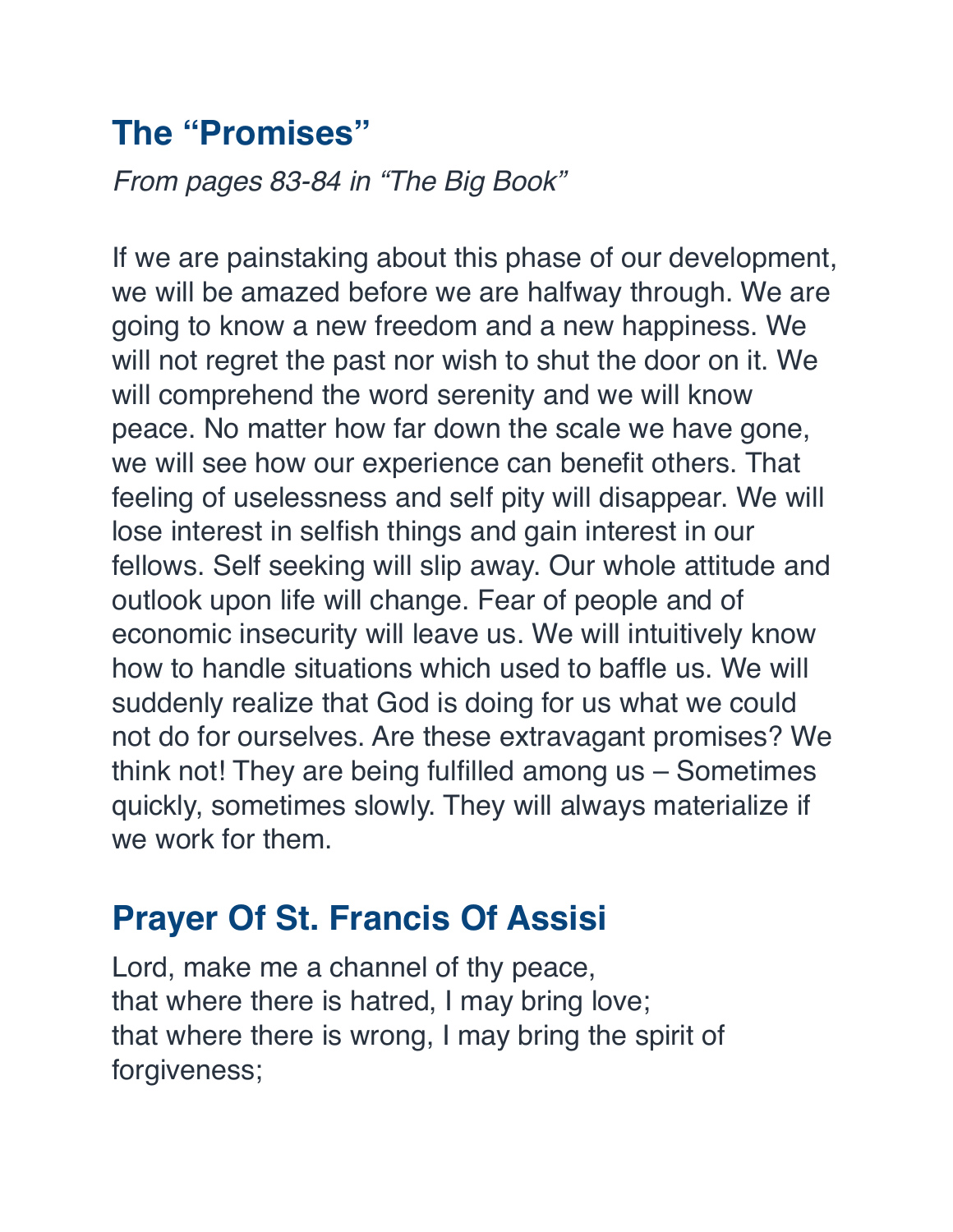that where there is discord, I may bring harmony; that where there is error, I may bring truth; that where there is doubt, I may bring faith; that where there is despair, I may bring hope; that where there are shadows, I may bring light; that where there is sadness, I may bring joy. Lord, grant that I may seek rather to comfort than to be comforted; to understand, than to be understood; to love, than to be loved. For it is by self-forgetting that one finds. It is by forgiving that one is forgiven. It is by dying that one awakens to Eternal Life. Amen

#### **The Lord's Prayer**

Our Father, which art in heaven, Hallowed be thy Name. Thy Kingdom come. Thy will be done in earth, As it is in heaven. Give us this day our daily bread. And forgive us our trespasses, As we forgive them that trespass against us. And lead us not into temptation, But deliver us from evil. For thine is the kingdom, The power, and the glory,